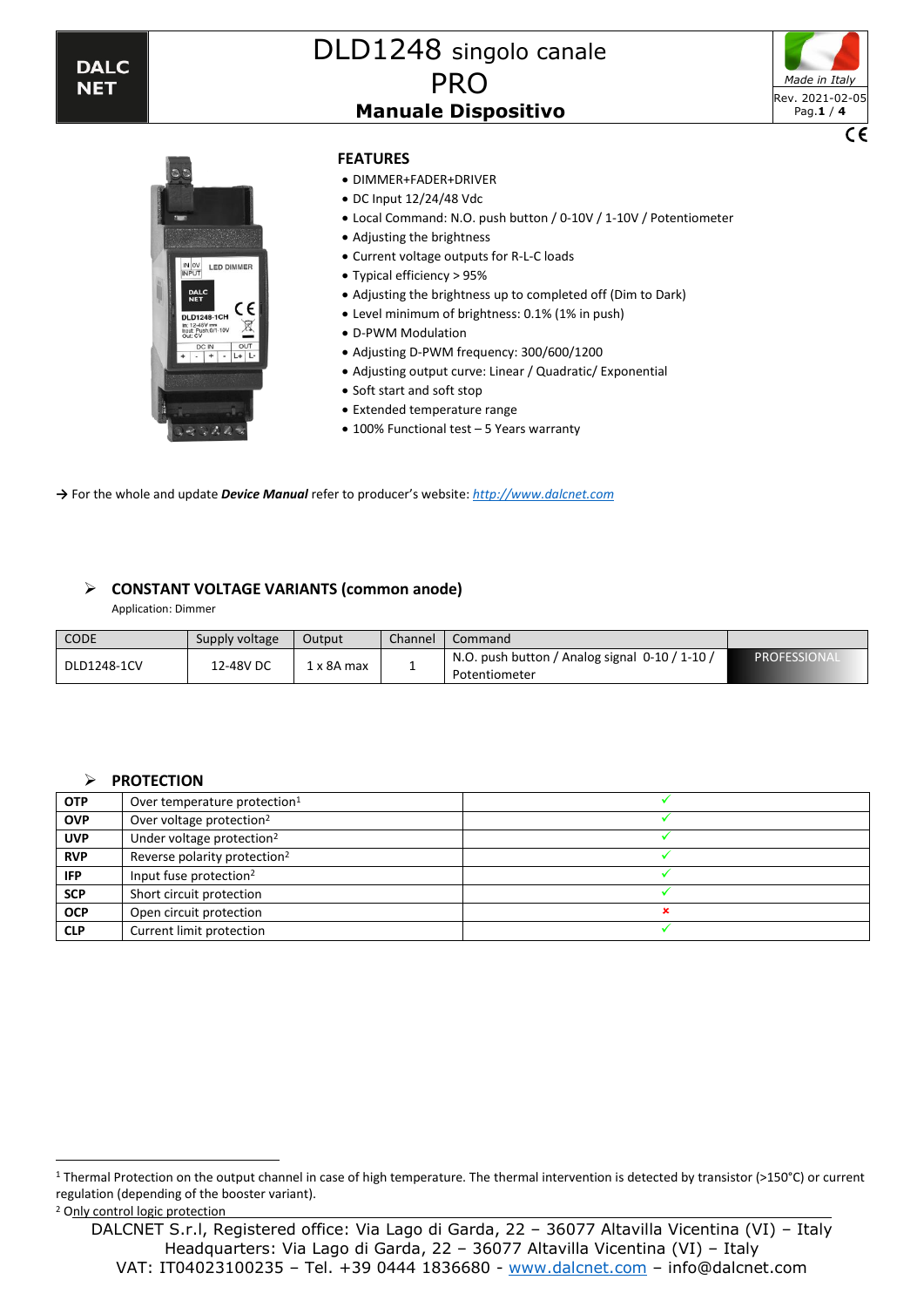

## ➢ **REFERENCE STANDARD**

| EN 61347-1        | Lamp controlgear - Part 1: General and safety requirements                                                          |
|-------------------|---------------------------------------------------------------------------------------------------------------------|
| EN 55015          | Limits and methods of measurement of radio disturbance characteristics of electrical lighting and similar equipment |
| EN 61547          | Equipment for general lighting purpose - EMC immunity requirements                                                  |
| EN 50581          | Technical documentation for the assessment of electrical and electronic products with respect to the restriction of |
|                   | hazardous substances                                                                                                |
| <b>ANSI E 1.3</b> | Entertainment Technology - Lighting Control Systems - 0 to 10V Analog Control Specification                         |
| IEC 60929-E.2.1   | Control interface for controllable ballasts - control by d.c. voltage - functional specification                    |

#### ➢ **TECHNICAL SPECIFICATIONS**

|                                  |      |                                                                                          | <b>Variants</b>                                                           |  |
|----------------------------------|------|------------------------------------------------------------------------------------------|---------------------------------------------------------------------------|--|
|                                  |      |                                                                                          | <b>Constant Voltage</b>                                                   |  |
| Supply voltage                   |      |                                                                                          | min: 10,8 Vdc  max: 52,8 Vdc                                              |  |
| Output voltage                   |      |                                                                                          | $=$ Vin                                                                   |  |
| Input current                    |      |                                                                                          | max 8A pico                                                               |  |
| Output current                   |      | max 8A picco                                                                             |                                                                           |  |
|                                  |      | max 7,5A @55°C                                                                           |                                                                           |  |
|                                  |      | max 6,5A @60°C                                                                           |                                                                           |  |
| Nominal power <sup>3</sup>       | @12V |                                                                                          | 78 W (@6,5A) - 90 W (@7,5A)                                               |  |
|                                  | @24V |                                                                                          | 156 W (@6,5A) - 180 W (@7,5A)                                             |  |
|                                  | @48V |                                                                                          | 312 W (@6,5A) - 360 W (@7,5A)                                             |  |
| Power loss in standby mode       |      |                                                                                          | $<$ 500 $m$ W                                                             |  |
| Type of Load                     |      | $R-L-C$                                                                                  |                                                                           |  |
| Thermal shutdown                 |      |                                                                                          | 150°C                                                                     |  |
| Command supply current           |      | 0,5mA (per 1-10V)                                                                        |                                                                           |  |
| Command required current (max)   |      | 0,1mA (per 0-10V)                                                                        |                                                                           |  |
| D-PWM frequency adjustable       |      | 300 -- 600 -- 1200 Hz                                                                    |                                                                           |  |
| D-PWM resolution                 |      | 16 bit                                                                                   |                                                                           |  |
| D-PWM range                      |      | $0.1 - 100 %$                                                                            |                                                                           |  |
| Storage temperature              |      | min: -40 max: +60 °C                                                                     |                                                                           |  |
| Ambient temperature <sup>1</sup> |      |                                                                                          | min: -10 max: +60 °C                                                      |  |
| Wiring                           |      |                                                                                          | Buttons: 1.5mm <sup>2</sup> solid - 1mm <sup>2</sup> stranded - 30/14 AWG |  |
|                                  |      | Power & Leds: $2.5$ mm <sup>2</sup> solid – $1.5$ mm <sup>2</sup> stranded – $30/12$ AWG |                                                                           |  |
| Wire preparation length          |      | Buttons: 6 mm                                                                            |                                                                           |  |
|                                  |      | Power & Leds: 7,5mm                                                                      |                                                                           |  |
| Protection grade                 |      | <b>IP10</b>                                                                              |                                                                           |  |
| Casing material                  |      | Plastic                                                                                  |                                                                           |  |
| Packaging unit (pieces/unit)     |      | Single Carton Box 1 pz                                                                   | Carton Box 7 pz                                                           |  |
| <b>Mechanical dimensions</b>     |      | 92 x 36 x 62 mm - DIN RAIL 2 mod.                                                        |                                                                           |  |
| Packaging dimensions             |      | 124 x 71 x 48 mm                                                                         | 263 x 178 x 82 mm                                                         |  |
| Weight                           |      | <b>88g</b>                                                                               | 800g                                                                      |  |

<sup>3</sup> Valore massimo, dipendente dalle condizioni di ventilazione

DALCNET S.r.l, Registered office: Via Lago di Garda, 22 – 36077 Altavilla Vicentina (VI) – Italy Headquarters: Via Lago di Garda, 22 – 36077 Altavilla Vicentina (VI) – Italy VAT: IT04023100235 – Tel. +39 0444 1836680 - [www.dalcnet.com](http://www.dalcnet.com/) – info@dalcnet.com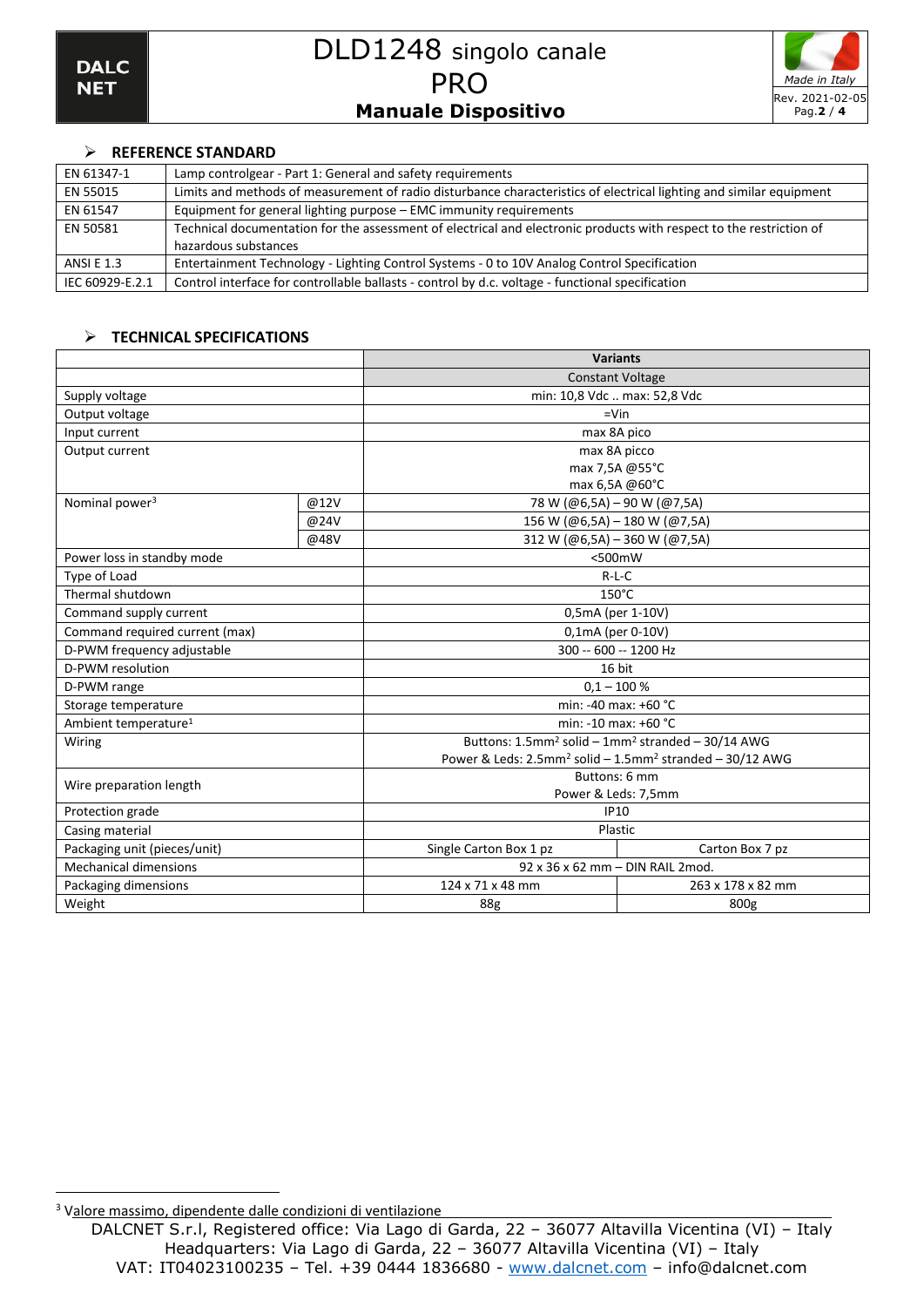

# ➢ **INSTALLATION**

Connect the switching supply (12-48V), connect the N.O. push button at 0V/IN or a command 0..10V o 1..10V or potentiometer (22KΩ), connect leds.



For the Dip-switch and selectors configuration it is necessary to pull (without connectors) Up the cover of the device. See the picture.

# **OPENING THE COVER SERVICE SERVICES AND RESIDENT CONFIDENTIAL DIMENSIONS**